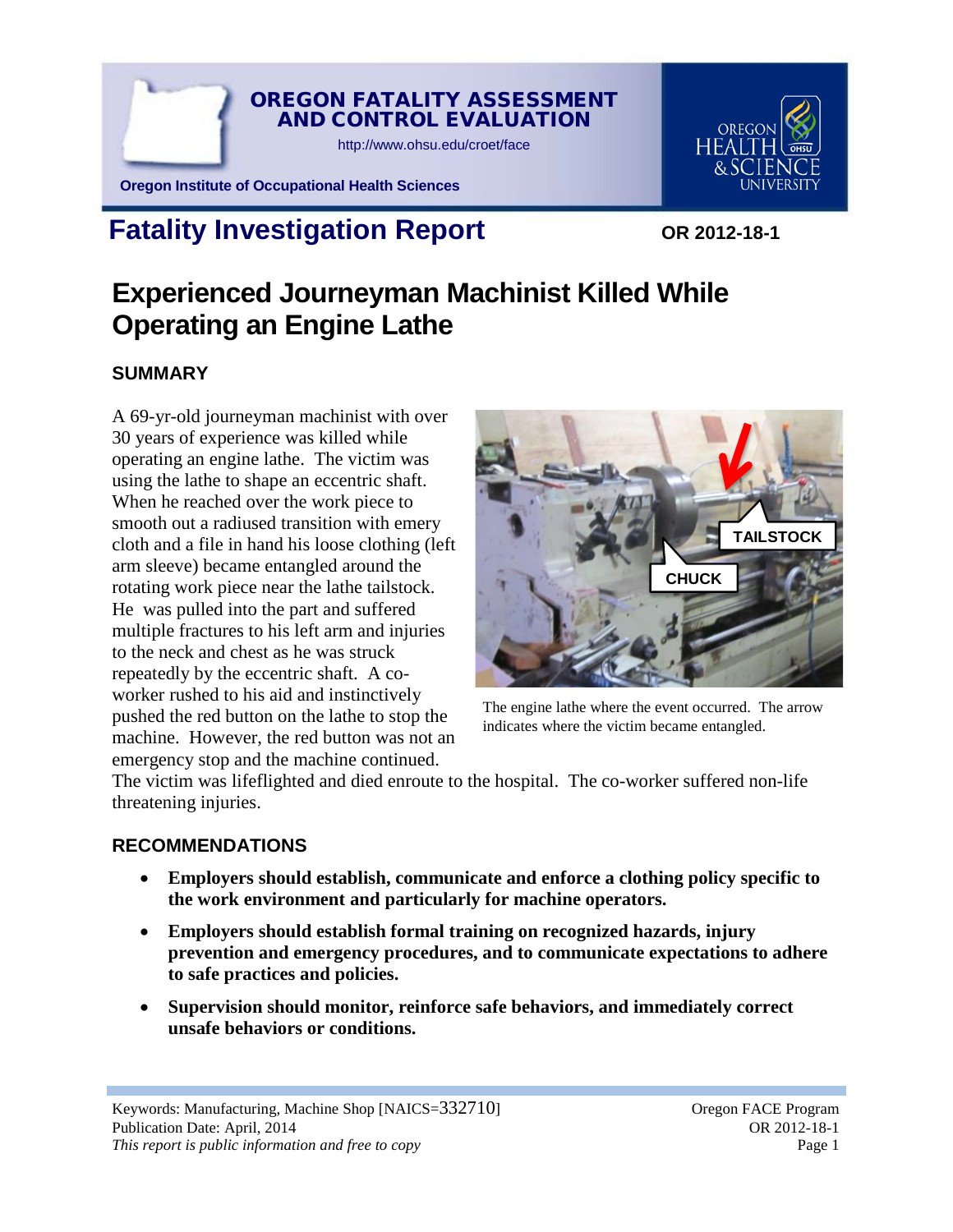- **Job hazard analyses should be conducted by operators and supervisors and should include a review of the manufacturer's equipment/operator's manual, machine labeling, color coding, etc., especially for legacy machines.**
- **Employers should implement preventive maintenance and inspection processes for hazardous machines. Where necessary, employers should install, adjust, label and/or repair appropriate controls (e.g., machine guards, emergency stops).**

*OR-FACE supports the prioritization of safety interventions using a hierarchy of safety controls, where top priorities are hazard elimination or substitution, followed by engineering controls, administrative controls (including training and work practices), and personal protective equipment.* 

## **INTRODUCTION**

In October 2012, a machinist suffered fatal injuries while operating an engine lathe after he reached over the rotating work piece and was entangled in the machine. OR-FACE was notified of the event by the Oregon Public Health Program and obtained medical examiner and police reports. To complete the report OR-FACE obtained OR-OSHA field and investigation documents including recorded interviews and held follow-up interviews with the OR-OSHA investigator.

The machinist's employer was operating a machine shop where steel stock was machined to make parts. Equipment in the shop included engine lathes, mills, and computer numerically controlled (CNC) lathes. The employer owned other machine shops in Oregon. There were six employees at the location where the incident occurred.

On the day of the incident the machinist was operating an engine lathe turning an eccentric shaft. These shafts have offset centers, as shown in the photograph of a finished product with a schematic drawing of the part face. Because of the offset centers, the surface of one end of the shaft rotates around the lathe centerline during the machining operation. During the OR-OSHA interview with the shop foreman, he indicated that these shafts required the use of emery cloth or file handled by the operator to smooth the transition of the radius of the two centers. Eccentric shafts of varying lengths were produced by the employer for vibratory equipment.

The employer indicated that only experienced machinists were hired and were expected to know safe work practices. There was no formal process to train employees,



ABOVE: A finished eccentric shaft. Arrow indicates the transition of the radius of the two centers. The black and white drawing is a face schematic of the shaft end.

BELOW: a side view of an unfinished shaft.

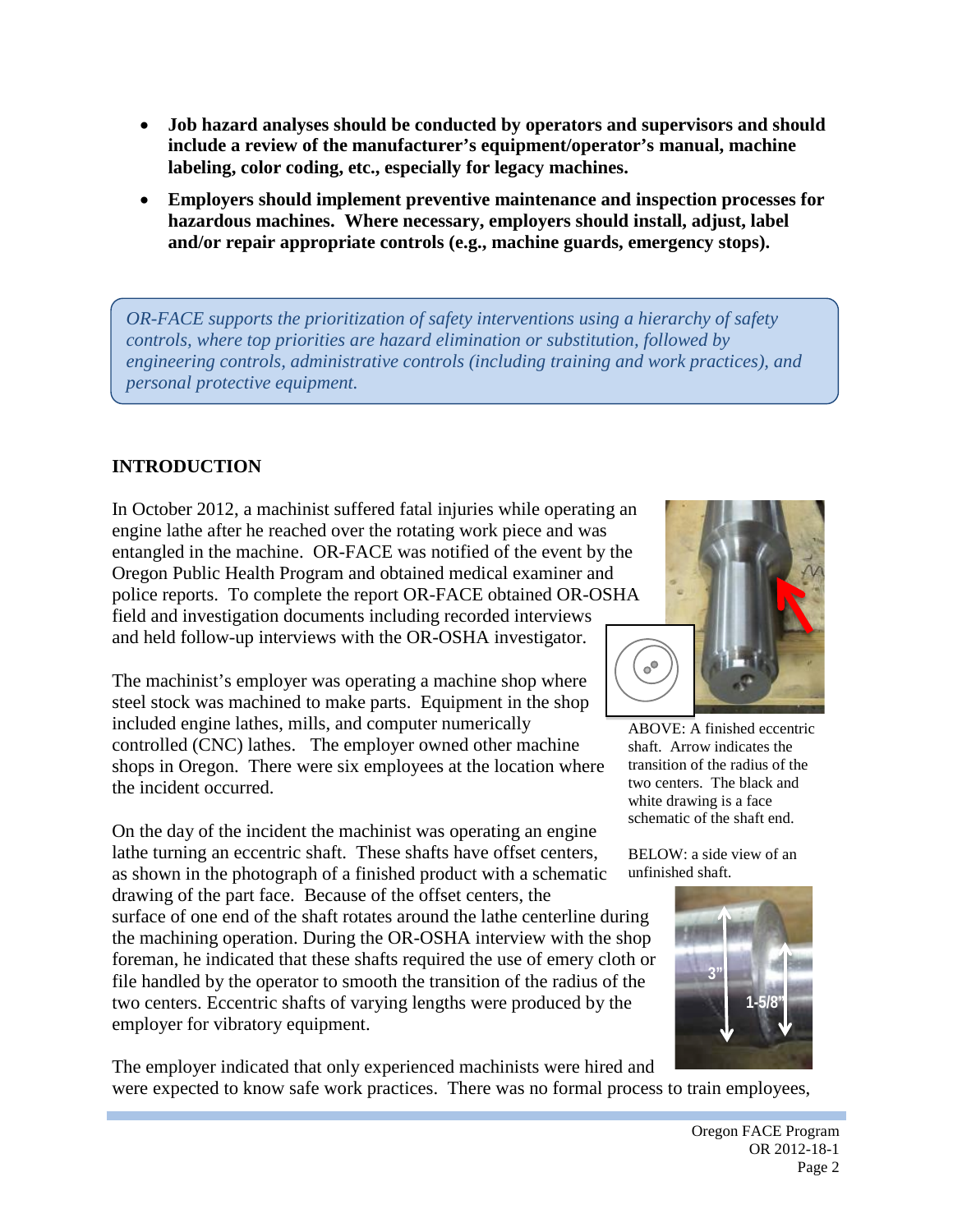review equipment safety features, or instruct them in the safe operation of machinery, tools, equipment, process, or practice which they were authorized to use or apply. The employer, in a recorded interview, stated that he has operated machine shops for 30+ years and in addition to the two he currently owned this machine shop was purchased four months prior to the incident. At this site, personal protective equipment required and provided by the employer for operating a lathe were safety glasses/goggles and hearing protection. Gloves were provided for handling steel stock. At the other employer sites, clothing was also made available for machine operators.

The victim was a 69-year-old master journeyman machinist with greater than 30 years of experience. The shop foreman stated that the victim had been hired weeks prior to the incident.

#### **INVESTIGATION**

The shop where the incident occurred had different models of engine lathes with different safety features. The engine lathe involved in the incident was manufactured in Taiwan and believed to have been manufactured 40 years ago. Another shop lathe was manufactured in England in 1996. The safety features for the recognized lathe hazards (e.g., rotating chuck) were different. For example, an interlocking chuck guard was a component of the newer lathe while there was no chuck guard for the older lathe. In addition, whereas the red button on the newer lathe was an emergency stop, it was not on the older lathe. The manual indicated it was an "inch" (could be

a translation of jog) button. Pushing and holding this button in causes the lathe to rotate. Releasing the button stops the lathe. This control is used for checking tool set-ups before machining the work piece. Multiple employees thought the red "inch"

button on the engine lathe was an emergency stop. Quickly stopping this machine was accomplished by stepping on a foot-operated brake bar, located just above floor level and extending along the front of the machine.

On the day of the incident, the machinist was turning his first short length eccentric shaft (work piece). In a recorded interview the foreman informed the OR-OSHA investigator that the victim had completed three or four longer eccentric shafts previous to the incident and the hazards were similar. The short shaft dimensions were: 30 1/2 inches in total length with diameters of 1 5/8 and 3 inches. The machinist had completed "rough machining" the work piece which had



ABOVE: **(1)** Lathe involved in the incident with unguarded chuck and **(2)** red "inch" (or jog) button.

BELOW: **(3)** Lathe manufactured in England also on site with interlocking chuck guard and **(4)** red "emergency stop."



taken him approximately seven hours. For the same part, the foreman mentioned that it typically took him approximately 3-4 hours to complete the job. Since this was the machinist's first short length eccentric shaft he told the machinist to take his time. Approximately 45 minutes before the incident, the machinist told the shop foreman that the part he was working on had slipped in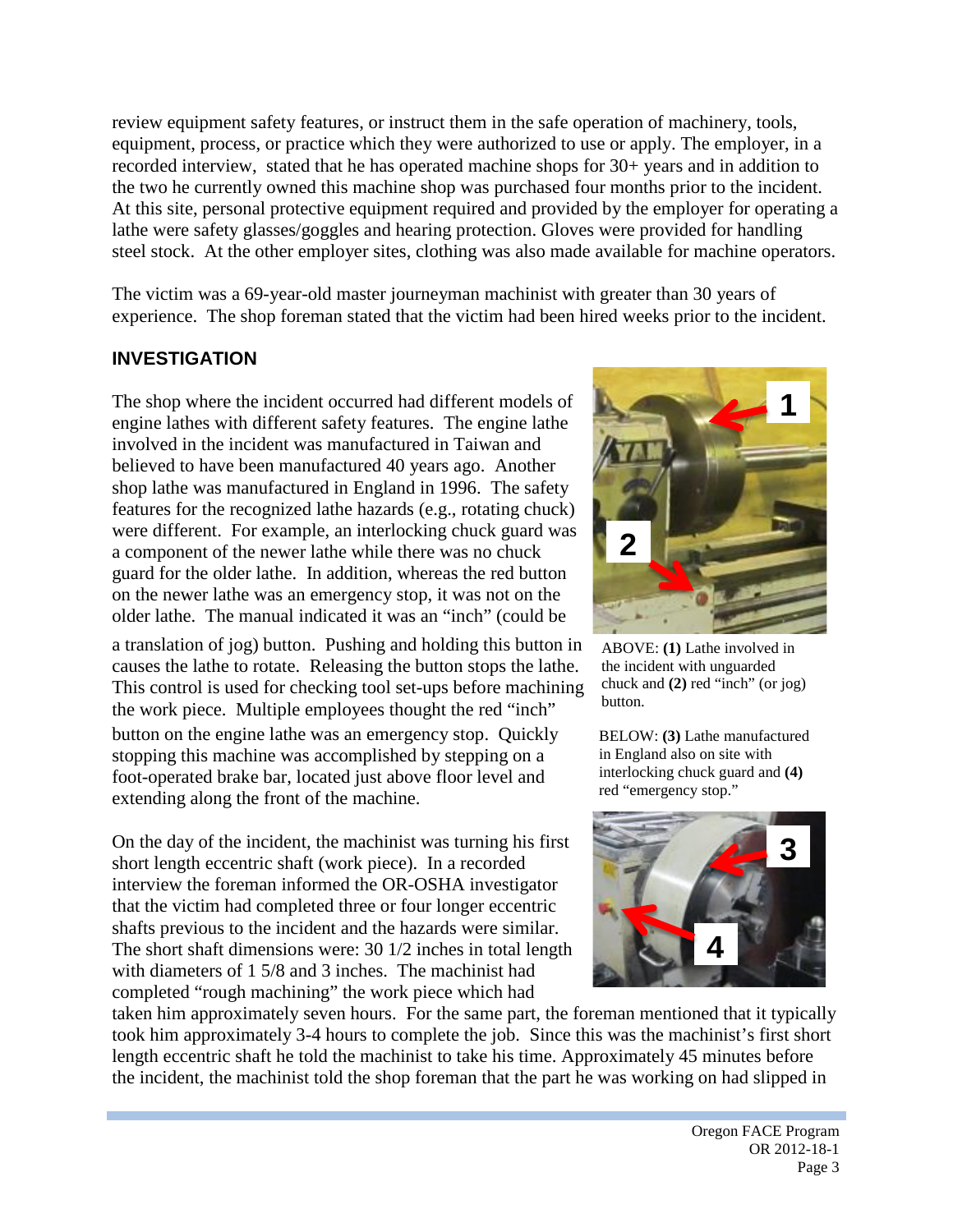the chuck jaws, and that this had damaged the work piece at the chucked end. The foreman instructed him to finish the part by first smoothing the radii transition at the end near the tailstock opposite the chuck end, and then afterward reverse the part with the damaged end positioned on the lathe tailstock to fix it. The foreman stated that smoothing could only be done by placing an emery cloth or file (not both) in hand and carefully applying light pressure as the part turned on the lathe.

While demonstrating turning the same part on the newer lathe, the foreman mentioned that the newer lathe generated the transition required on the work piece, therefore, did not require as much time to manually smooth the transition. Evidence indicates that the machinist may have used emery cloth wrapped around a rat tail file at the time of the incident. Remnants of emery cloth approximately 12 inches long and a rat tail file were found in proximity to the lathe. The emery cloth appeared to have been coiled around an object with a diameter the size of the rat tail file.

When examining the work piece that the machinist had been turning, the shop foreman stated that the rough surface could grab clothing or gloves. He also indicated that he would have set the spindle speed to no more than 330 rpm. The settings on the lathe indicated a spindle speed of approximately 590 rpm when the incident occurred. This speed may have caused machine vibration and greater air turbulence similar to a fan intake increasing the potential for entanglement with loose clothing.

The co-workers described the machinist's typical clothing as layered and that they were not aware of a company clothing policy but it was understood that loose clothing was a known hazard. On the day of the incident the machinist wore a long-sleeved thermal shirt underneath a sweatshirt with sleeves cut just above the elbow. After reviewing the scene, the OR-OSHA investigator believed that the loose fitting cut-off sweatshirt was the victim's first point of entanglement with the rotating part. Although co-workers indicated that they had not previously observed the victim wearing gloves while operating a lathe, evidence collected revealed that he wore gloves at the time of the incident. Whether the gloves played a role in the entanglement is uncertain but remnants of the gloves were found within the lathe. He may have donned the gloves to reverse the part but after the conversation with the supervisor, he may have decided to smooth the transition on the undamaged end before reversing the part and did not remove his gloves. Safety glasses, side shields and hearing protection were provided and required by the employer. Other personal protective equipment was task specific. The machinist's glasses were found at the lathe and co-workers stated that he had been previously observed with safety goggles over his prescription glasses.

The witness, a less-experienced machinist, who had been operating a CNC lathe approximately 30 feet from the engine lathe, reported that he had observed the victim position his body 90 degrees or sideways to the lathe and held a file and/or emery cloth in his left hand over the rotating part while leaning toward the lathe. A strange "winding-up" sound caused the witness to look towards the sound where he saw the victim's left arm wound around the part pulling his body into the rotating shaft. The witness rushed to the scene and instinctively and repeatedly pushed what he believed to be a red emergency stop button. However, the lathe continued to operate while the witness tried to hold the victim's chest and head away from the rotating part.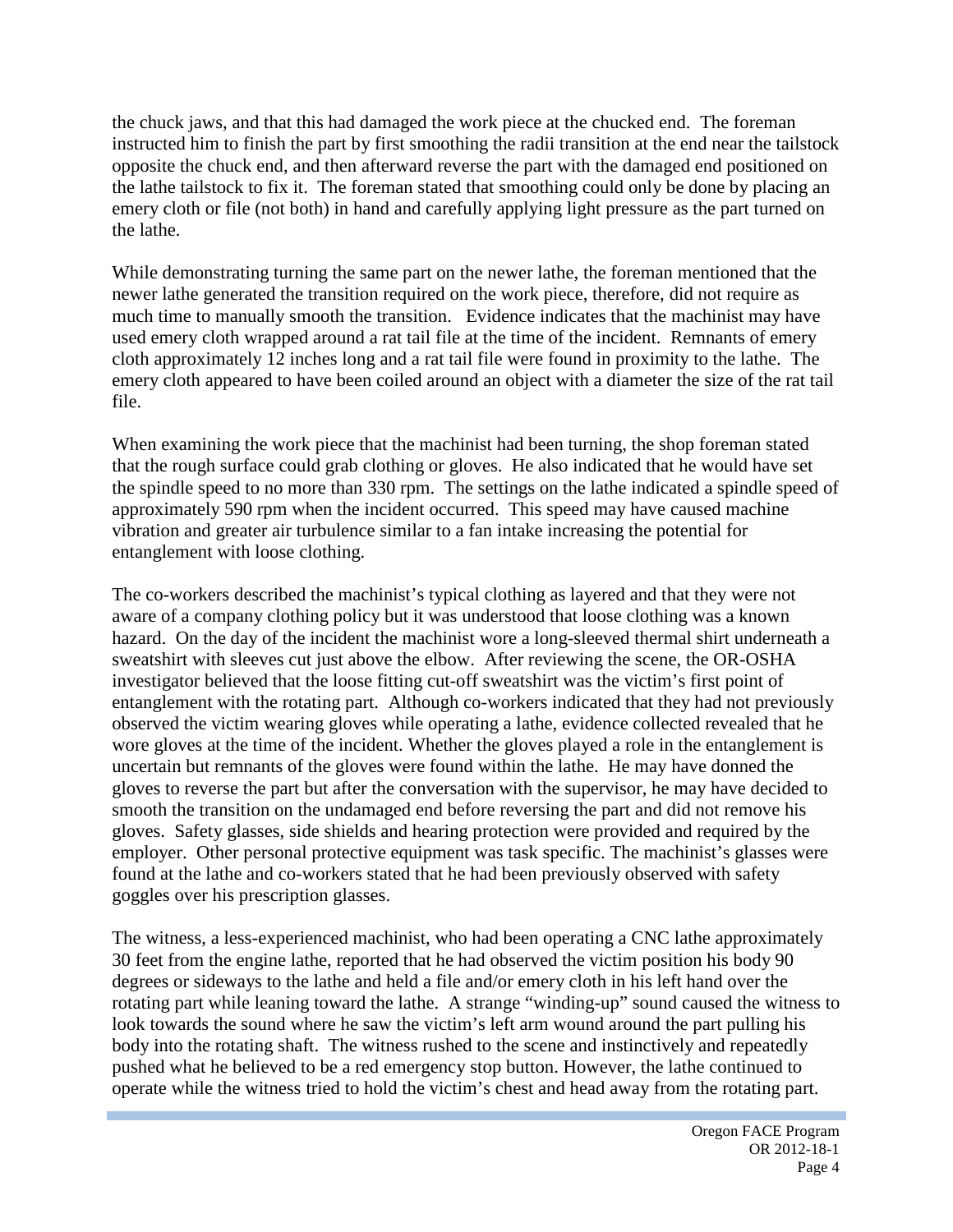While doing so his own arm was repeatedly struck by the eccentric shaft until his cry for help summoned the manager who upon arriving at the scene immediately stepped on the brake bar, stopping the machine.

Co-workers untangled the victim as emergency medical service (EMS) arrived. Medics performed lifesaving procedures. When a heartbeat was detected, he was immediately transported by Life Flight to a hospital. While in transit cardiopulmonary resuscitation (CPR) was re-started. He arrived at the hospital with no signs of life and pronounced dead.

# **CAUSE OF DEATH: Lacerating and penetrating injuries of neck and chest**

# **RECOMMENDATIONS/DISCUSSION**

#### **Recommendation #1: Employers should establish, communicate and enforce a clothing policy specific to the work environment and particularly for machine operators.**

- The OR-OSHA investigator believed that the victim's loose fitting cut-off sweatshirt was the first point of entanglement with the work piece. The most common causes of death and injury from metal lathes include entanglement of clothing in moving parts, being hit by loose objects on the lathe (e.g., chuck keys, tools, metal shavings) and being struck by a part that has not been adequately secured (see reference Work Safe Victoria, September 2010). To prevent entanglement, recognized accepted practices include prohibiting loose clothing, jewelry, gloves and unsecured long hair around rotating equipment.
- Management should consider providing uniform clothing for machine operators appropriate for the tasks. The employer did provide clothing for machine operators at the other sites but did not require their use. Uniform clothing would reduce the risk of loose clothing entanglement with rotating machinery/parts and ensure adherence to a clothing policy. Moreover, this common practice would reduce the need to continuously assess appropriate employee attire around hazardous machinery.

#### **Recommendation #2: Employers should establish formal training on recognized hazards, injury prevention and emergency procedures, and to communicate expectations to adhere to safe practices and policies.**

• Although an experienced machine operator is likely to know the hazards of most machines they work with, it is the employers' responsibility to ensure that all employees are trained to recognize and prevent exposure to known hazards in their work environment. While the victim in the current incident was a highly experienced machine operator, it is possible (but not known) that he had limited experience with the particular type of eccentric shaft. According to the foreman, the victim had been working on the part for seven hours whereas he, the foreman, typically took 3-4 hours and at a slower spindle speed to complete the task. This may have been an indication of lack of experience with the work piece or nuances with that particular engine lathe and also that the victim may have been unaware of the how the foreman conducted the same task. Formal training and review is particularly important with new employees of all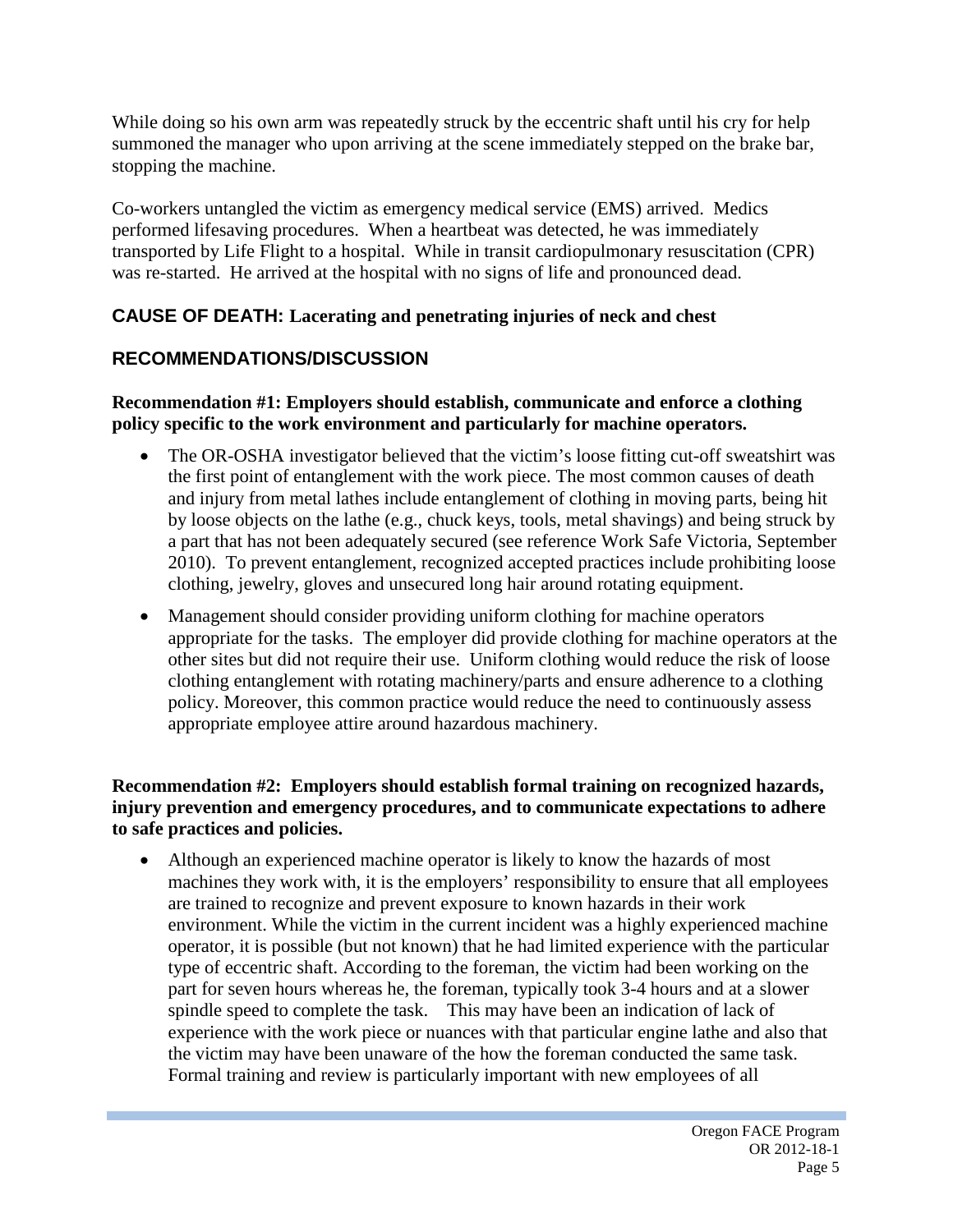experience levels to communicate expectations that all will follow best safety practices and to empower employees to report unsafe conditions.

- Initial and periodic training should include safe operating procedures (SOPs). Using an emery cloth to deburr, polish, or size parts while they are rotating in lathes can place the operator at high risk of entanglement. SOPs developed from a job hazard analysis (see OSHA, Job Hazard Analysis, 2002) conducted by operator and supervision may have identified other means to accomplish the job without the risk of entanglement, for example the use of a tool post or the practices described in the Health and Safety Executive (November 2004) reference, e.g., backing board, nutcracker. Additionally, other equipment/tools such as a flap wheel and buffing wheel mounted on a stationary grinder that would reduce the risk of entanglement to accomplish the task could have been considered. However, if no other means was practicable then proper emery cloth use should be clearly specified in the SOPs and enforced. In this case the SOP could have included a pre-job clothing assessment, target spindle speed, etc.
- Training should include emergency procedures for possible incidents with each type of machine in the workplace. Supervisors should review the safety features of hazardous machinery with all employees who are exposed to the hazards to maximize effective and safe emergency response. The co-worker who tried to aid the victim did not know how to stop the machine, suffered injuries while trying to rescue the victim, and could have become entangled himself.

#### **Recommendation #3: Supervision should monitor, reinforce safe behaviors, and immediately correct unsafe behaviors or conditions.**

- Supervisors must monitor and reinforce employees' behavior when they are performing work tasks. When at-risk practices are observed that place employees in immediate danger, supervisors should immediately correct those practices or hazardous condition. The victim was observed with loose clothing, but no corrective action was taken. In addition, evidence suggests that contrary to the foreman's common practice, the spindle speed was set too fast and that both the emery cloth and file were used together at the same time.
- Supervisors should model safe work practices, such as type of clothing worn to work, and ask employees to make adjustments. A monitoring supervisor can also remind or redirect employees to take appropriate precautions. For example, a supervisor who recognized that an employee was wearing loose fitting clothing could ask them to change, especially before performing work over a rotating part. Also, the victim may have put on gloves in preparation to reverse the part and fix the damaged end, but then simply forgot to remove them when he was asked to finish his task before reversing the part. The victim's eagerness to complete the task and concern about the damaged end of the part may have contributed to leaving his gloves on, or working with excessive spindle speed. A monitoring supervisor can help reduce the risk of skipped steps or poor practices.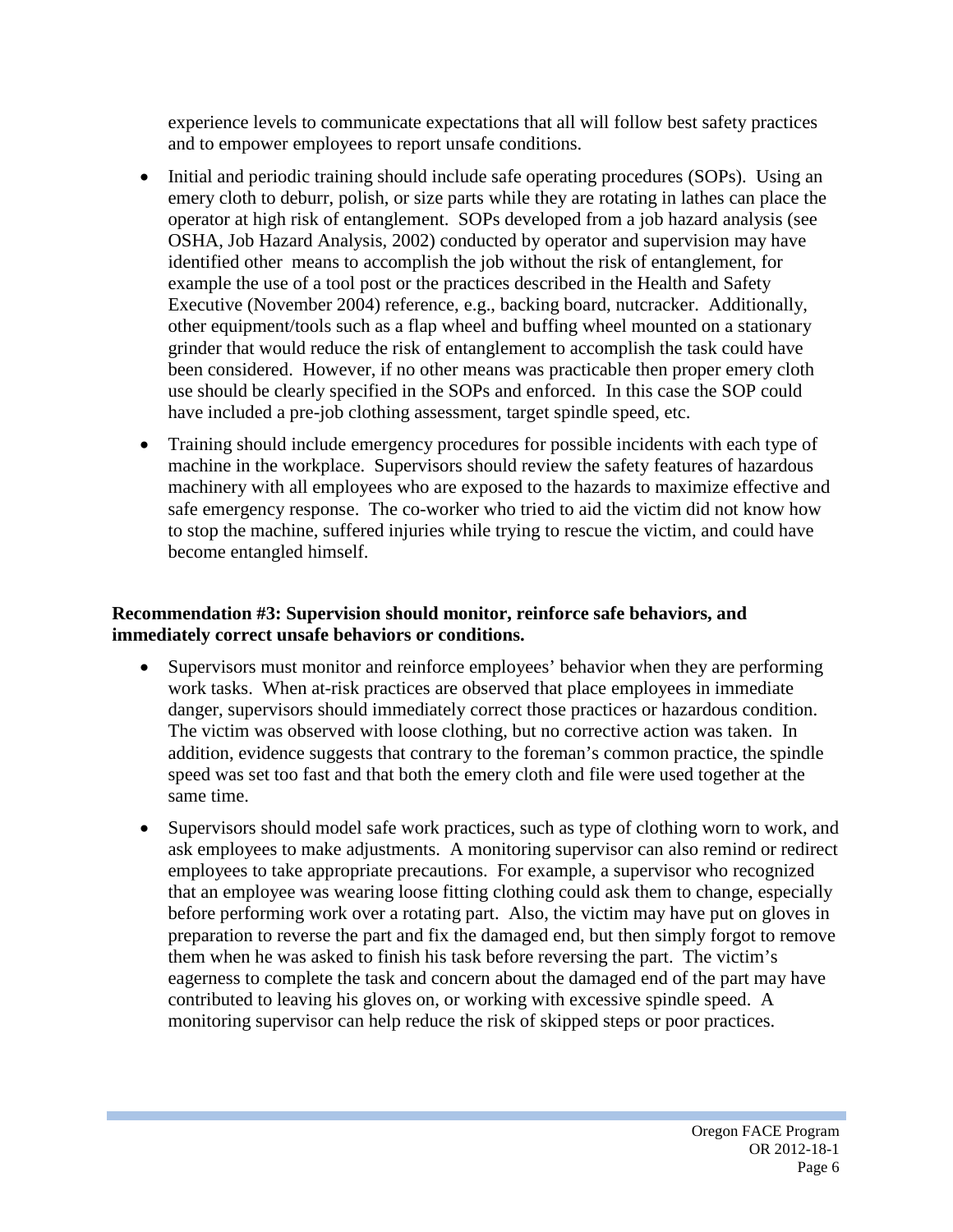#### **Recommendation #4: Job hazard analyses should be conducted by operators and supervisors and should include a review of the manufacturer's equipment/operator's manual, machine labeling, color coding, etc., especially for legacy machines.**

• Job hazard analysis is especially critical when there are legacy machines with varying hazard controls. These job hazard analyses should be used to create SOPs that would eliminate and/or control the hazards. The investigation revealed that there were several engine lathes in the shop. The engineering or regulatory standards at the time of manufacture or country where manufactured were likely different. For example, the machine involved in the incident had a red button that was not an emergency stop whereas another engine lathe had two red emergency stops. Current OSHA regulations or ANSI Z535.1-1998 do not specify which machine parts require color-coding. However, a standard interpretation (see reference OSHA, Standards Interpretation) states, that the "employer has the responsibility to evaluate the machine and determine if any portion needs to be color-coded." In this particular case employees assumed that the red button on the engine lathe was an emergency stop. Training, labeling, or changing the color of the button after a job hazard analysis would have corrected the mistaken assumption that the "inch" button was an emergency stop. After the incident the

employer painted the brake bar red, covered the "inch button" and had begun the process to add an emergency stop on the lathe involved in the incident.

• Job hazard analysis is one of several methods to engage employees in the safety process. Involving workers will bring their "unique insights and energy in achieving goals and objectives," of a safety program (OSHA Small Business Handbook) and empower them to address safety concerns. "Engage everyone" is one of the 10 keys to success for injury prevention (National Institute for Occupational Safety and



Brake bar on the engine lathe, which was painted red following the incident

Health, "Safety and Work: the keys to success in small enterprises).

#### **Recommendation #5: Employers should implement preventive maintenance and inspection processes for hazardous machines. Where necessary, employers should install, adjust, label and/or repair appropriate controls (e.g., machine guards, emergency stops).**

• During routine preventive maintenance it might have been discovered that the red button was not an emergency stop. Preventive maintenance can also ensure controls for recognized hazards are installed consistently across similar equipment. Manufacturers of equipment and aftermarket safety equipment should be consulted for the type of controls.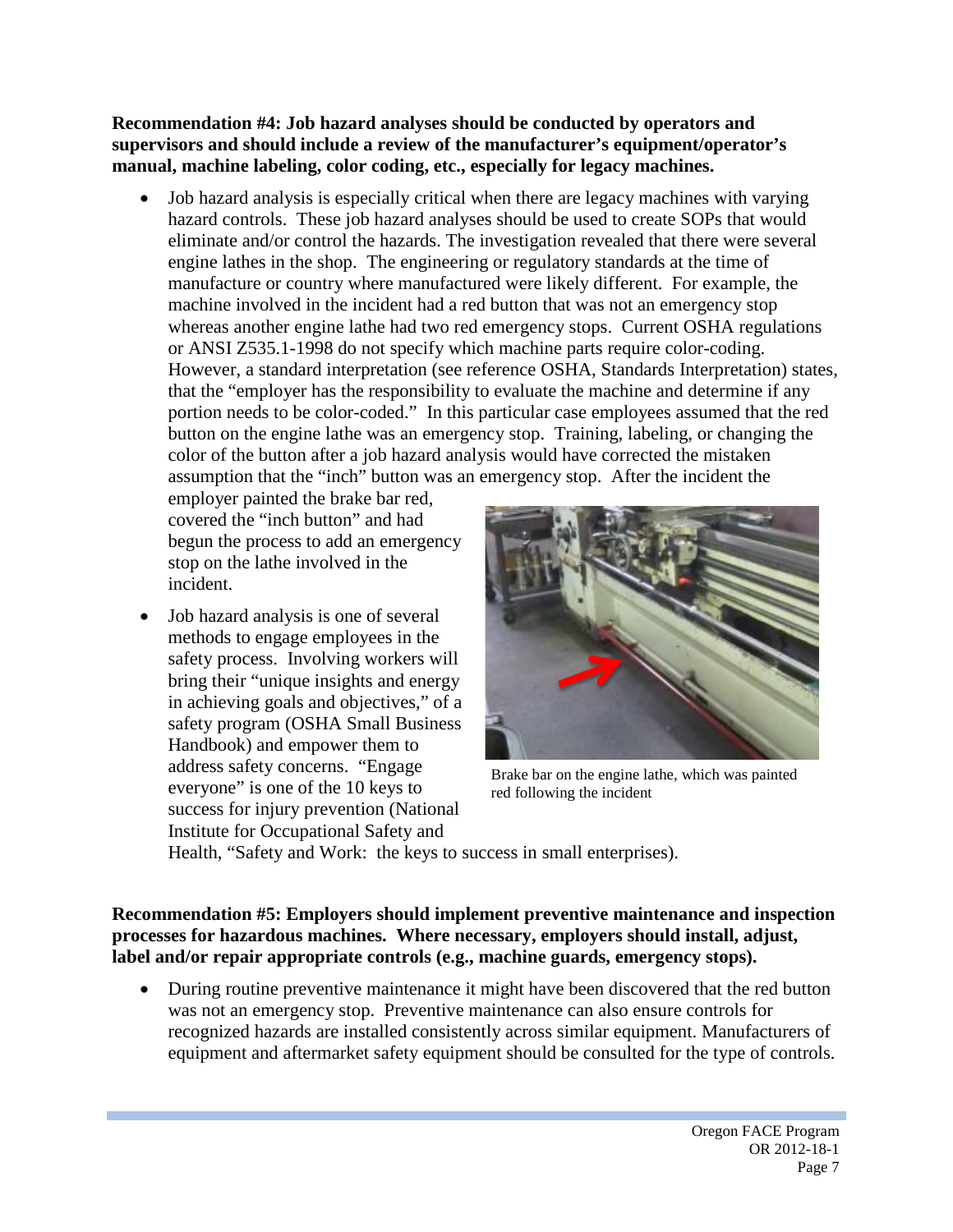• Periodic inspections or work practice observations by designated employees, such as a safety committee, might have identified and reported unsafe conditions and deviations from safe practices, e.g., spindle speed, loose clothing, damaged tools, and uncontrolled hazards. The damaged chuck wrench next to the engine lathe (twisted core shank) required excessive force to ensure that the part was adequately gripped by the chuck jaws. Inadequate grip likely caused the part to slip resulting in damage of the part towards the chuck end. Furthermore, a loose inadequately gripped part on a lathe is a serious additional hazard to operators or persons nearby (Oregon OSHA, Hazard Alert 2993). There is no evidence that the part came loose in the current incident, but a process in place to identify and report damaged tools or malfunctioning equipment might have prevented damage to the part. The damage may not have contributed to the incident but it may have been a distraction leading to risky behaviors. As with job hazard analyses, employee participation in inspections and observations will further employee engagement and enhance the injury and illness prevention processes.

## **REFERENCES**

Health and Safety Executive (November 2004). SE Engineering Information Sheet No. 2, "Accidents at metalworking lathes using emery cloth." Available online: <http://www.hse.gov.uk/pubns/eis2.pdf>

National Institute for Occupational Safety and Health, "Safety and Work: the keys to success in small enterprises." Available online: [http://safety-work.org/en/pages/home/10\\_keys\\_to\\_success.html](http://safety-work.org/en/pages/home/10_keys_to_success.html)

Occupational Safety & Health Administration, Job Hazard Analysis 2002 (Revised) Available online: <https://www.osha.gov/Publications/osha3071.pdf>

Occupational Safety & Health Administration (OSHA), Small Business Handbook Small Business Safety and Health Management Series, OSHA 2209-02R 2005. Available online: <https://www.osha.gov/Publications/smallbusiness/small-business.html#mancom>

Occupational Safety & Health Administration (OSHA), Standards Interpretation. Available online:

[https://www.osha.gov/pls/oshaweb/owadisp.show\\_document?p\\_table=INTERPRETATION](https://www.osha.gov/pls/oshaweb/owadisp.show_document?p_table=INTERPRETATIONS&p_id=24636) [S&p\\_id=24636](https://www.osha.gov/pls/oshaweb/owadisp.show_document?p_table=INTERPRETATIONS&p_id=24636)

Oregon OSHA, Hazard Alert 2993 "Lathe Operation Safety" (R42/2008). Available online: <http://www.orosha.org/pdf/hazards/2993-15.pdf>

Oregon OSHA (2008) Oregon Administrative Rules, Chapter 437, Division 2 General Occupational Safety & Health Rules, Subdivision J, General Environmental Controls. Available online: [http://www.orosha.org/pdf/rules/division\\_2/1910-144.pdf](http://www.orosha.org/pdf/rules/division_2/1910-144.pdf)